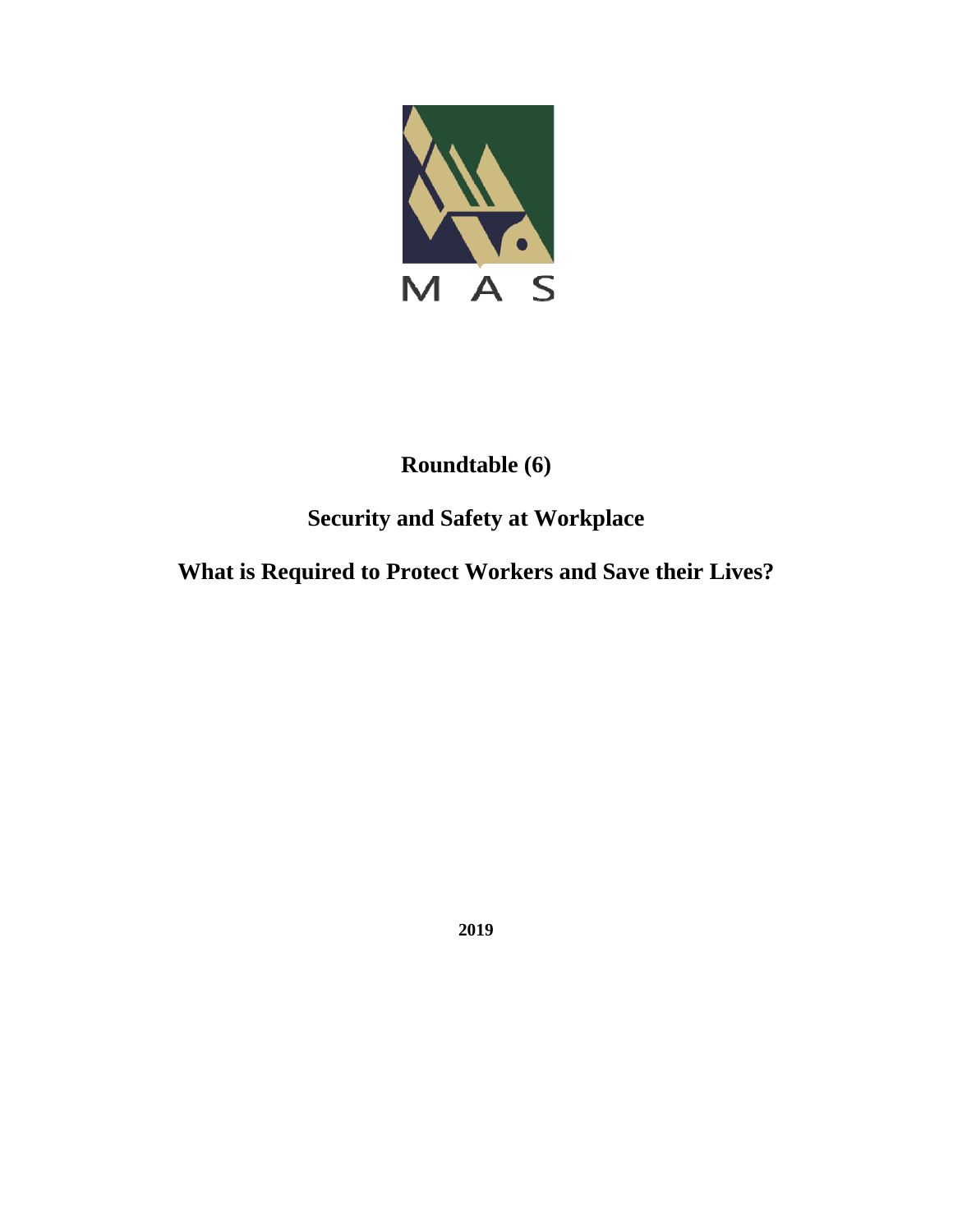### **1. Introduction and Rationale**

This paper aims at shedding light on the issue of work accidents in the Palestinian and Israeli labour markets. In 2018, there were 318 work injuries among Palestinian workers in the Israeli labor market, 25 of which were fatal. In the same year, the number of work injuries in West Bank reached 776, of which 7 were fatal.<sup>1</sup>

A work accident, according to article No. (1) of the Palestinian Labour Law No. (7) of 2000 is: "The accident which occurs to the worker during or due to the work he/she performs or while on his/her way to or from the workplace. Being infected with one of the occupational diseases defined in the related regulation shall be considered also as a work injury". Work accidents and injuries are the consequence of many interplaying factors, most notably; the lax implementation of health and safety measures by employers at the workplaces, and the weak and inadequate inspection mechanisms carried out by the official authorities at workplaces. Besides, workers' complacent attitude towards following safety precautions and their overconfidence contribute to raising these injuries, in addition to tragically losing the worker's life or causing him a permanent disability. All these issues call for action on this important issue, through discussing its socioeconomic and financial repercussions. The main impact of work injuries is the loss of a source of income of the injured workers or their dependent family (particularly in cases of disability or death). Add to that the large amounts of money paid by employers and insurance companies for treating and compensating injured employees, as well as the cost incurred from losing skilled workers. Add to that the absence of a governmental or civil monitoring Palestinian body that takes the responsibility of working on the issue of Palestinian workers' injuries in the Israeli labor market, necessitating practical solutions and alternatives.

This paper presents the latest statistics on Palestinian workers' injuries in the West Bank, and in the Israeli labour market alongside the reasons behind their surge. It also presents the key official laws and legislations that regulate work injuries and diseases in Palestine, while touching upon the role of the relevant official monitoring bodies and authorities in reducing them.

These pillars will be discussed in a roundtable session with the participation of experts and stakeholders, hoping to come with recommendations that would reduce work accidents in the Palestinian labour market, whether through proposing amendments to the existing laws and regulations and/or amendments to the monitoring and inspection mechanisms carried out by the competent authorities. Hopefully, the discussion would also lead to solutions for reducing injuries of workers in the Israeli labour market.

## **2. Key statistics on work injuries**

Official statistics published on work injuries may not reflect their real number, because employers do not usually report injuries of their employees (particularly unserious injuries), $^2$  or due to the multiple bodies that take record of work injuries (such as the MoL, the governmental and non-governmental health sector and trade unions), without having one

<sup>1</sup> Source: MoL, 2019. Annual Report 2018 - General Directorate of Labour Inspection and Protection. Ramallah, Palestine

<sup>2</sup> The total number of work injuries in the governorates of the West Bank, based on a report issued by the General Federation of Trade Unions of Palestine in 2017, was 2,948. Whereas, according to the Ministry of Health data they were 1,775 injury, including injuries in the West Bank and the Israeli labour markets.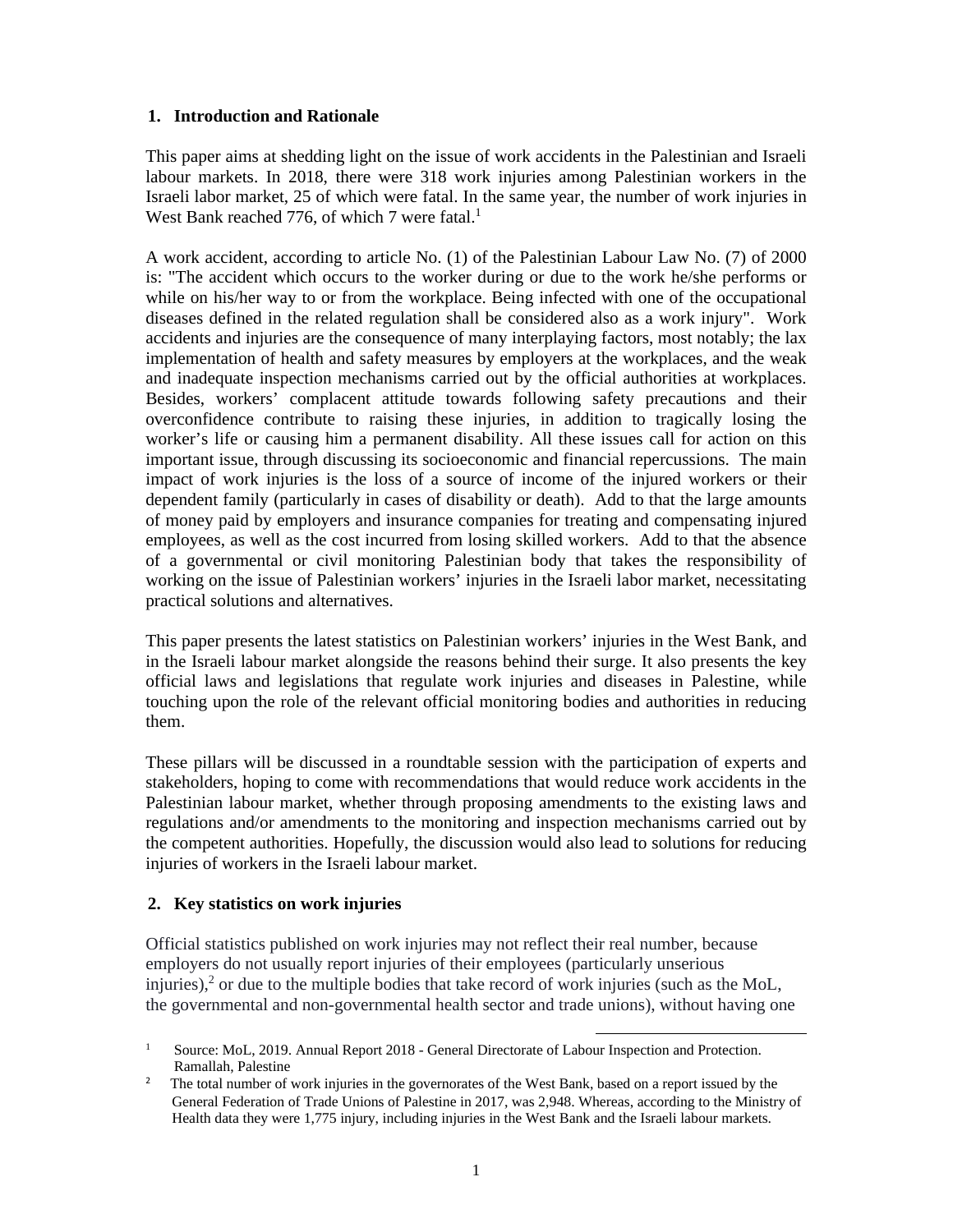reference body responsible for keeping records of injuries, together with the low percentage of workers insured by their employers, which make referring to the list of insured workers who were compensated by insurance companies inaccurate. According to PCBS's data published in 2018, the ratio of paid and insured workers employed by the private sector who acknowledged their employers' commitment to cover work injuries whether through governmental or private insurance was 13% in Palestine (16.9% in the West Bank against 5% in the Gaza Strip).

The paper at hand will depend on the MoL statistics, with a focus on the West Bank, owing to the absence of the needed data on the Gaza Strip. Table (1) documents the number of work injuries over the last three years. Data show fluctuations in the number of injuries, while the number of deaths followed a downward pattern. While this decline in deaths is a positive indicator, its continuation is largely dependent on the precautionary measures taken by the monitoring authorities, especially the MOL. This issue will be discussed in more detail later. These injuries spread across different economic sectors, yet unevenly; a report issued in 2018 by the General Directorate of Labour Inspection and Protection at the MoL, indicate that the industrial sector has the highest ratio of injuries (26% of total injuries), followed by the services sector (21%), then the construction sector (8% of total). However, fatal injuries are highly concentrated in the construction and industrial sectors (more than two-thirds). The largest ratio of fatal injuries resulted from falling from high altitude. Notably, one-third of fatal injuries were not covered by the insurance policy of the employer, which constitutes a breach of Article 116 of the Palestinian Labour Law.

| Year | Number of<br><b>Injuries</b> | <b>Number</b> of<br>deaths |
|------|------------------------------|----------------------------|
| 2016 | 682                          | 14                         |
| 2017 | 808                          | 11                         |
| 2018 | 776                          |                            |

## **Table (1): The number of injuries and deaths among Palestinian workers in the West Bank, 2016-2018**

Source: MoL, 2018 Annual Report 2018, the General Directorate of Labour Inspection and Protection. Ramallah, Palestine

#### **3. Work injuries in the Israeli labour market and colonies**

The number of work injuries among Palestinian workers in the Israeli labour market and colonies reached 318 in 2018, around 25 of which were fatal, reported mostly in the construction sector. Table (2) below shows the number of deaths and injuries among

Palestinian workers in the Israeli labour market and colonies between 2015 and 2018. Although the total number of injuries dropped in 2018 compared with previous years, the number of deaths increased compared with 2017 and 2016.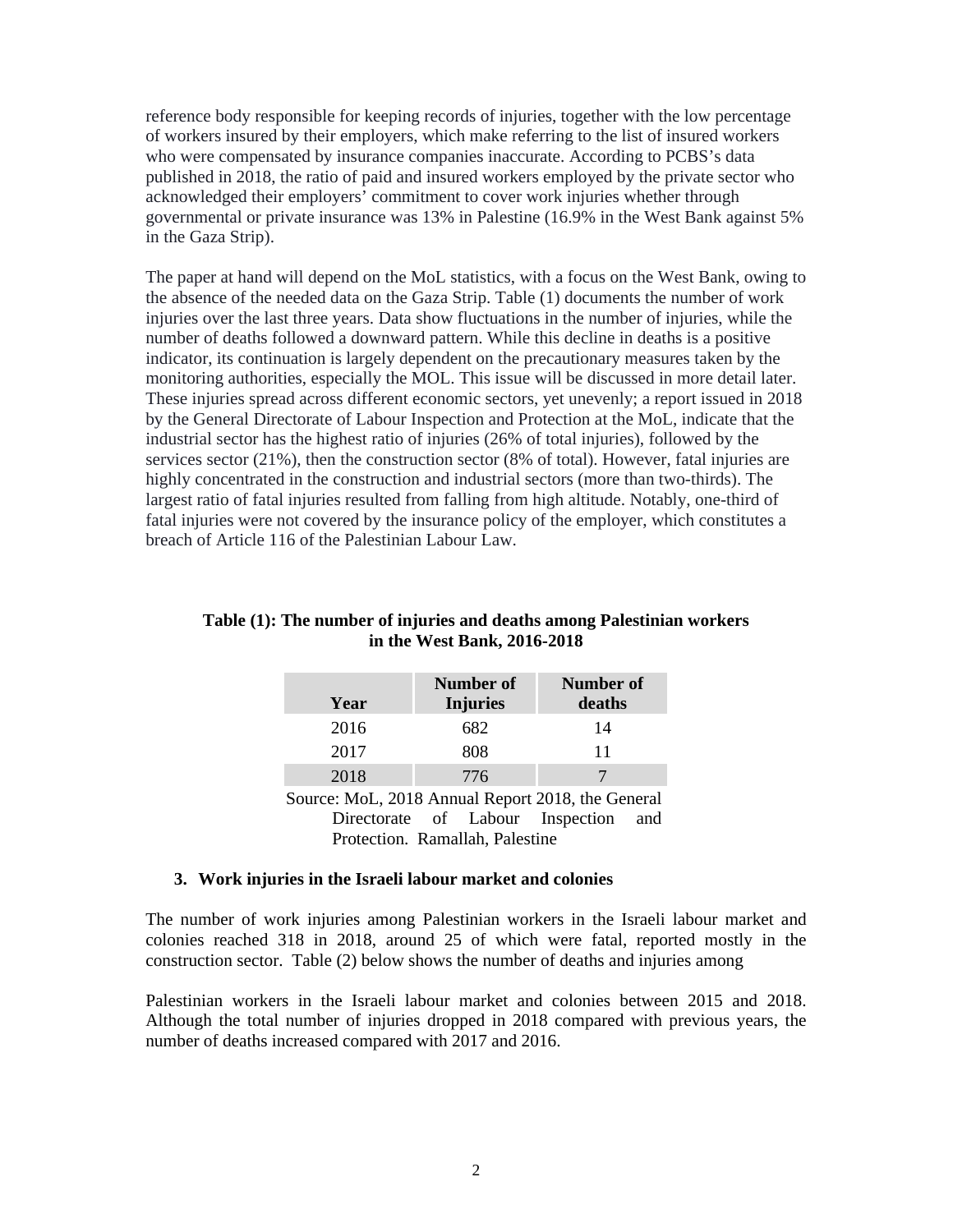|      | Number of | Number of |
|------|-----------|-----------|
| Year | injuries  | deaths    |
| 2015 | 427       | 26        |
| 2016 | 492       | 24        |
| 2017 | 513       | 15        |
| 2018 | 318       | 25        |

#### **Table (2): The number of injuries and deaths among Palestinian workers in the Israeli labour market and colonies, 2015-20183**

Source: MoL, unpublished data.

The rise in work injuries in the Israeli labour market, especially in the construction sector, is ascribed to several reasons; mainly, the poor oversight over construction sites. By the end of 2018, there were 28 inspector responsible for 11,000 site in the Israeli market, employed by the Safety Directorate at the Israeli Ministry of Labour.<sup>4</sup> This small number of inspectors, reduces the incidence of inspection visits to these establishments, and the chances or revisiting the violating establishments to inspect on the execution of instructions and measures ordered by inspectors. In addition, resources allocated for inspection operations (especially transport vehicles) are insufficient. <sup>5</sup> All these factors would create a fertile environment for not complying with the requirements of work safety measures. The lack of monitoring and supervision encourage contractors' non-compliance, especially if this would save them the costs of implementing safety measures, i.e. an increase in their profits.

Furthermore, the lack of serious investigations and accountability for violations (by employers or contractors) in workshops is notable. The Israeli police usually investigates few cases, typically the cases that resulted in the death or a serious injury for the worker. Most of investigation files are closed without filing an indictment, citing that they lack sufficient evidence.<sup>6</sup> However, if the lawsuit is brought to court, the high costs required for obtaining legal assistance to appear before Israeli labour courts is often an obstacle to the Palestinian worker who cannot afford paying these fees. On the other hand, Palestinian workers may not possess the needed documents and proofs that support their affidavit at the police or the court, especially, if they did not receive a salary slip or received slips with falsified information.<sup>7</sup> Therefore, the lawsuit might be dismissed or granted continuance/delayed. According to the PCBS's Labor Force Survey 2018, the ratio of insured Palestinian workers working in the Israeli labour market reached 17%, while their ratio in the constructions sector (the sector with the highest ratio of injuries) was around 16%.

 Finally, the low fines imposed against violators of safety measures at these workshops, has exacerbated this phenomenon. Usually, these fines do not exceed a few thousand shekels

<sup>&</sup>lt;sup>3</sup> The figures in the table include Palestinian workers from the West Bank only.

<sup>4</sup> ILO, 2018. The situation of the Occupied Arab Territories workers, Report of the Director General (Annex). ILO conference 107, 2018. Geneva.<br>
Source: An article published in Palestine Today

Source: An article published in Palestine Today news agency on December 15, 2015, by Hadas Tigray: Falling Dead – Haaretz.

 $6$  Source: An article published in Al-Arabi Al-Jadeed Newspaper, May 7, 2019, by Nahed Derbas: Construction workers ... work accidents killing Palestinians inside.

<sup>7</sup> ILO, 2018. The situation of the Occupied Arab Territories workers, Report of the Director General (Annex). ILO conference 107, 2018. Geneva.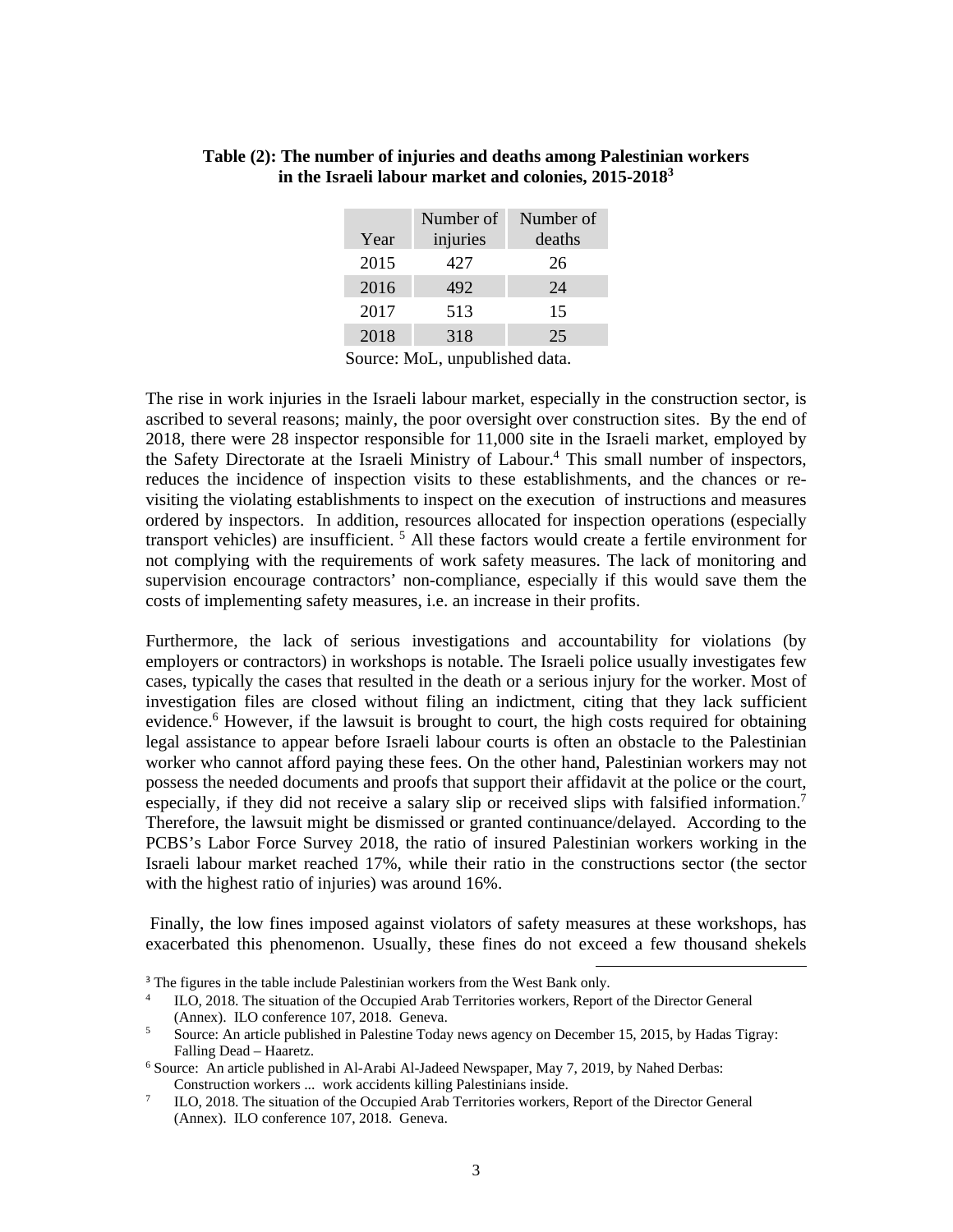(about NIS 5,000). However, early 2018 a new penalty law has been put into force, providing for penalties threshold reaching NIS 35,000 against contractors who fail to provide safe working environment. Yet, the mortality rate which is even higher than before, raised high doubts about the law and the seriousness of the Israeli authorities.

Most probably, the Israeli monitoring authorities' negligence of the sector is due to the large segment of Palestinian workers working in it. Unless deterrent measures were taken to reduce such accidents and to preserve those workers right to protection, this phenomenon would not come to an end, especially that neither the Palestinian MoL nor the International Labour Organization are capable of taking action or following-up or monitoring the conditions of those workers. This situation is the result of Israel's refrain from signing the related international conventions. The situation is further worsened by the large number of Palestinian workers who work in the Israeli labour market without work permits (about 41% according to the PCBS labor force survey). This segment of workers neither has a labor insurance against work-related accidents, nor receive a salary slip that could be used as a proof of work in case a work injury occurs. Additionally, many Palestinian workers who were injured in work accidents are transported to checkpoints or left by the roadside of the Palestinian territories without being given medical treatment, to evade paying the costs of their medical treatment.<sup>8</sup>

### **4. 4. The legal framework regulating occupational safety and health in Palestine**

Many laws, resolutions, and ministerial instructions and decisions have addressed, inter ilia, issues of occupational safety and health, and suitability of the working conditions. Following we present the most important legislations of these:

**Palestinian Labor Law No. 7 of 2000:** Many articles of the Palestinian Labour Law guarantee workers' rights to occupational safety and health at workplace, and regulate inspection of work conditions by the competent authorities, and other areas, as follows:

- Occupational Health and Safety Regulations Articles No. 90, 91, and 92 of the law provided that, the cabinet shall issue the regulations governing the occupational safety and health and work environment (see below). Such regulations shall in particular provide for personal protection and prevention methods for workers from the work hazards and occupational diseases; the necessary health conditions in workplaces; first medical aid means at the establishment; and routine medical examinations of workers. According to the Law, each establishment should issue its in-house health and occupational safety regulations, that should be duly endorsed by the MoL. These regulations should be posted on a pin board visible to the staff of the institution. The law also prohibits cutting any expenses or deductions from the workers' wages in return for the provision of occupational safety and health requirements at the workplace.
- **Labor Inspection:** By Article 107 of the law, The Labour Inspection Commission shall be constituted to assume their inspection duties and enjoy judicial enforcement powers. Labour inspectors shall follow up on the enforcement of the labour related regulations, particularly in relation to work conditions and circumstances. They shall report to the competent authorities about the infractions and violations they detect during the exercise

<sup>8</sup> ILO, 2018. The situation of the Occupied Arab Territories workers, Report of the Director General (Annex). International Labour Conference 107, 2018. Geneva.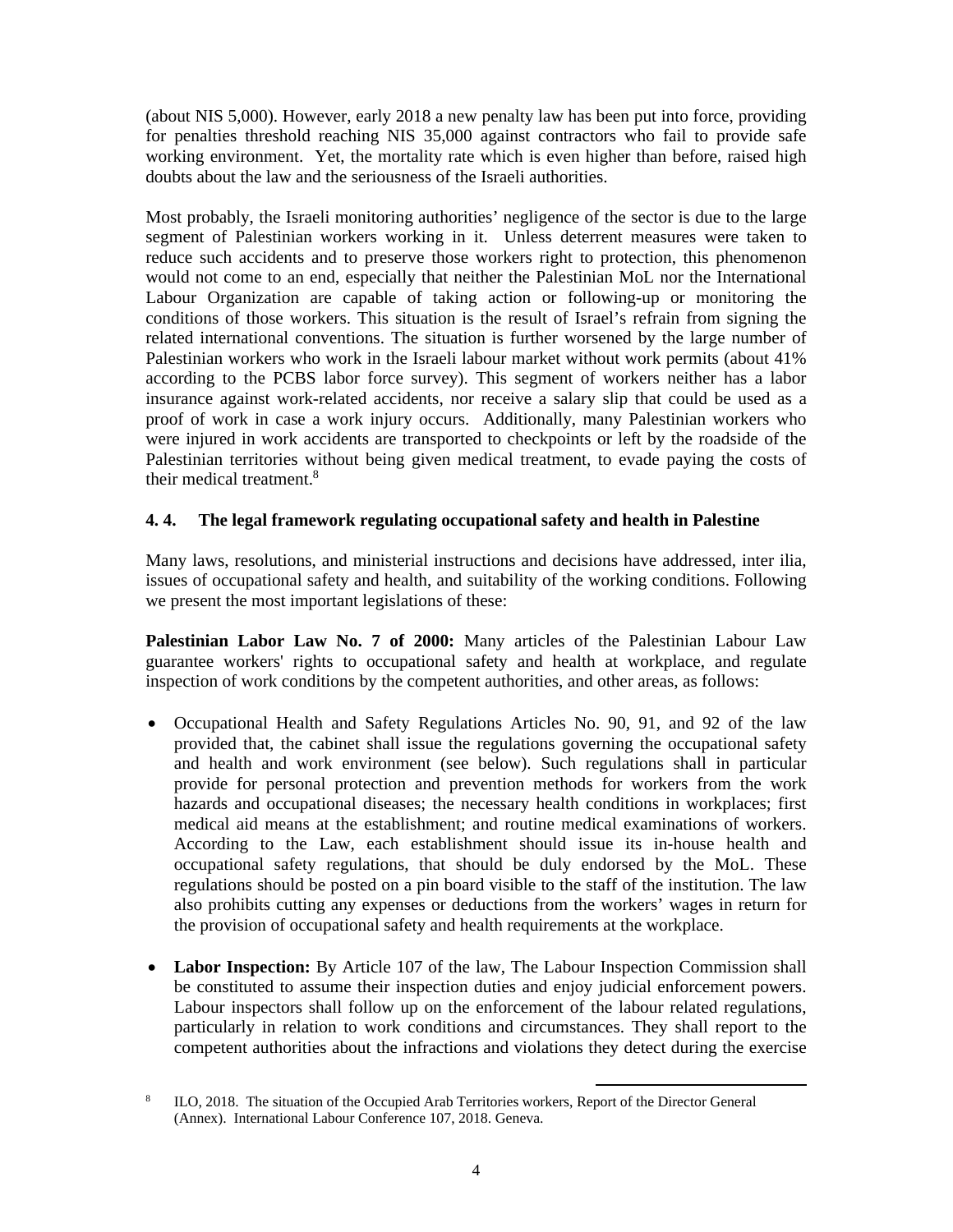of their duties. Inspectors shall also have the power to take any of the following measures against violators, starting from providing advice and guidance, or giving a verbal notices to correct the infraction within a specified period of time, and ending with submitting a recommendation to the Work Inspection Commission to issue a written warning notice regarding the infraction (refer to Article 113).

 **Penalties** Any employer who violates the provisions of Articles 90-92 of the Labour Law, shall be subject to penalties set forth in Article 131 of the Law, i.e. a fine of no less than JD 100 and no more than JD 300. A fine shall be charged for each violation and will be double the value of the original penalty in case it was repeated. The competent Minister, according to the provisions of Article 133, is entitled to completely or partially close the establishment or stop operation of machines until the employer corrects the violation. According to Article 135 of the Law, any person who opposes or impedes the work of the labour inspector or the Inspection Commission, shall be fined no less than JD 300 and no more than JD 500.

Following the Labour Law, several resolutions and ministerial instructions were issued detailing health conditions and standards related to occupational safety at different workplaces. These include:

- The ministerial decrees No. 15, 17, and 21 of 2003 concerning health conditions and standards at workplaces, medical assistance procedures at the workplace, and safety standards at companies.
- The Decision of the Council of Ministers No. (49) of 2004 concerning the preventive list of work hazards and career diseases and work accidents.
- Instructions by the Minister of Labour no. (1) of 2005 concerning the precautions to protect workers in construction sites.
- Instructions by the Minister of Labour no. 2-6 of 2005, defining the range of chemical exposure limits and standards, exposure to ionizing radiation, noise, and safe levels of brightness of light and temperature at the workplaces.
- Instructions by the Minister of Labour no. (7) of 2005 concerning the protection of workers working in the gas and petroleum sector.

These instructions and decisions detail the rules and occupational safety conditions regulating workers' exposure to hazards at the workplace, such as chemicals, radiations and temperature, as well as regulating work in sectors where workers' exposure to hazards are higher, such as the construction, gas and hydrocarbon, and chemical industries sectors.

**Law by Decree No. (3) of 2019 on the committees and supervisors of occupational safety and health at establishments**: This law by decree aims to enhance internal oversight in establishments and workplaces, provide the requirements of occupational health and safety, and reduce work accidents and occupational diseases (Article 2). By this law**,** each establishment should appoint a supervisor authorized by the MoL to ensure achieving these goals through carrying a specific set of duties. The employer has the right to choose one of his workers to assume these duties after insuring he received the job-specific training enabling him to carry out duties of a supervisor, or by appointing an external supervisor. The nature and number of supervisors varies depending on the size of the establishment and the level of hazard at the workplace. Hence, establishment employing 20 workers or more, or those in hazardous sectors and occupations, must appoint a resident supervisor therein by the law. Any violator of the provisions of this legislation shall be fined between JD 1000 and JD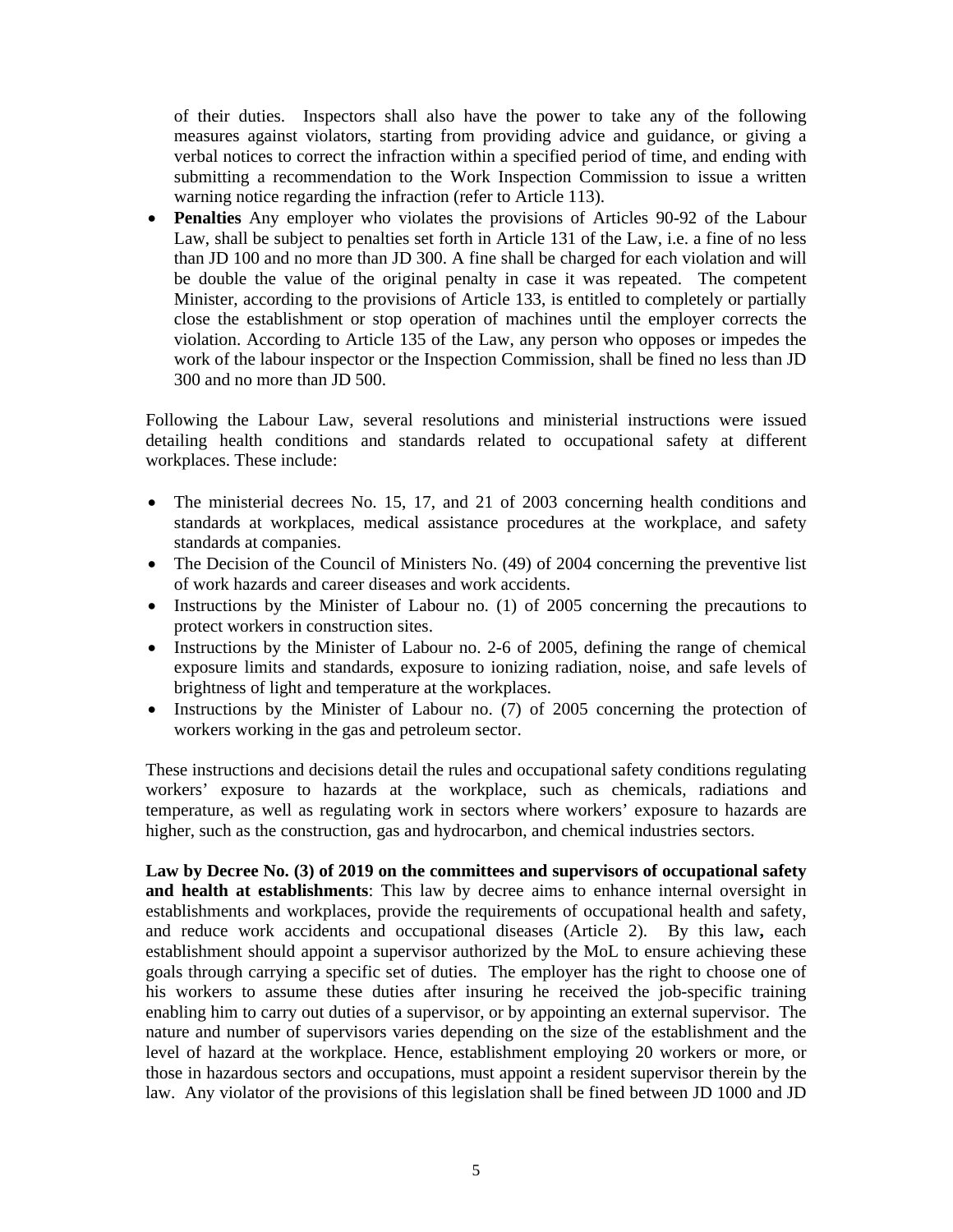3000. In case of repeating the same violation or not correcting the violation, the penalty shall be double the original penalty.

Other Palestinian laws have addressed issues related to safe working environment, as follows:<sup>9</sup>

- Public Health Law No. (20) of 2004: Article (31) states that" It is not permissible to practice any profession or craft that may affect the public health or the environmental health unless there was a written consent obtained from the Ministry. Article (32) states that "The Ministry shall coordinate with the relevant bodies in creating the conditions and monitoring techniques that would ensure safety and occupational health in workplaces". In addition, it defines the health conditions that workers who work in specific professions and industries should enjoy, else their health might be affected; the types of routine medical tests to ensure workers in these professions and industries stay in good health (Article 34).
- The Civil Defense Law No. (3) of 1998: Providing for safety and firefighting measures at the different workplaces.
- The Crafts and Industries Law No (16) of 1953: The law includes articles that prohibit employing any person to do any hazardous or harmful craft or industry for his health.
- The Industry Law No. (10) of 2011: According to the law, judicial officers have the right to inspect establishments compliance with industrial, health and public safety measures.
- The Law on Agriculture No. (2) of 2004: The law addressed occupational safety and health measures in cases of storage, transport, circulation of agricultural pesticides and control and inspection mechanisms.
- Law No. (6) of 1999 on Tenders for Government Works: The law obligates contractors engaged in governmental works and projects, to create secure and safe conditions for workers at their workplaces and provide insurance against work accidents.

## **4.1 Workplaces Inspection by official authorities**

The MoL carries out many inspection visits to establishments as a part of its annual surveillance and inspection plan; In 2018, inspection visits to establishments reached 14,358, covering 10,687 establishment (representing 10.8% of the total operating establishments in the West Bank).<sup>10</sup> These visits included municipalities and governorates in the West Bank as shown in Table (3) below, which also shows the number of inspection visits, and the number of operating establishments in each governorate. As seen in figures, the number of inspection visits to governorates is disproportionate with the number of establishments in each governorate. Visits are concentrated in specific areas such as Halhul, Yatta, and Dora, which have fewer establishments compared to governorates such as Jenin, Nablus, Jerusalem, and Tulkarm. Inspection on the latter governorates is less. The third column in the table shows that the ratio of inspections visits to the total number of establishments in Jenin and Nablus was around 6%, while it was about 8.7% and 9.5% in Jerusalem and Tulkarem, respectively. Whereas, it reached 133% in Halhul (i.e. more than a visit per one establishment), and in Yatta it was 88%.

<sup>9</sup> Source: Abu Arra, Mohammad. Al Turk, Layali (2014). Work Injuries and Compensations in Palestine. Palestine.<br><sup>10</sup> Source: PCBS, 2018. the Population, Housing and Establishments Census, 2017. Summary of the final

results of the census Ramallah, Palestine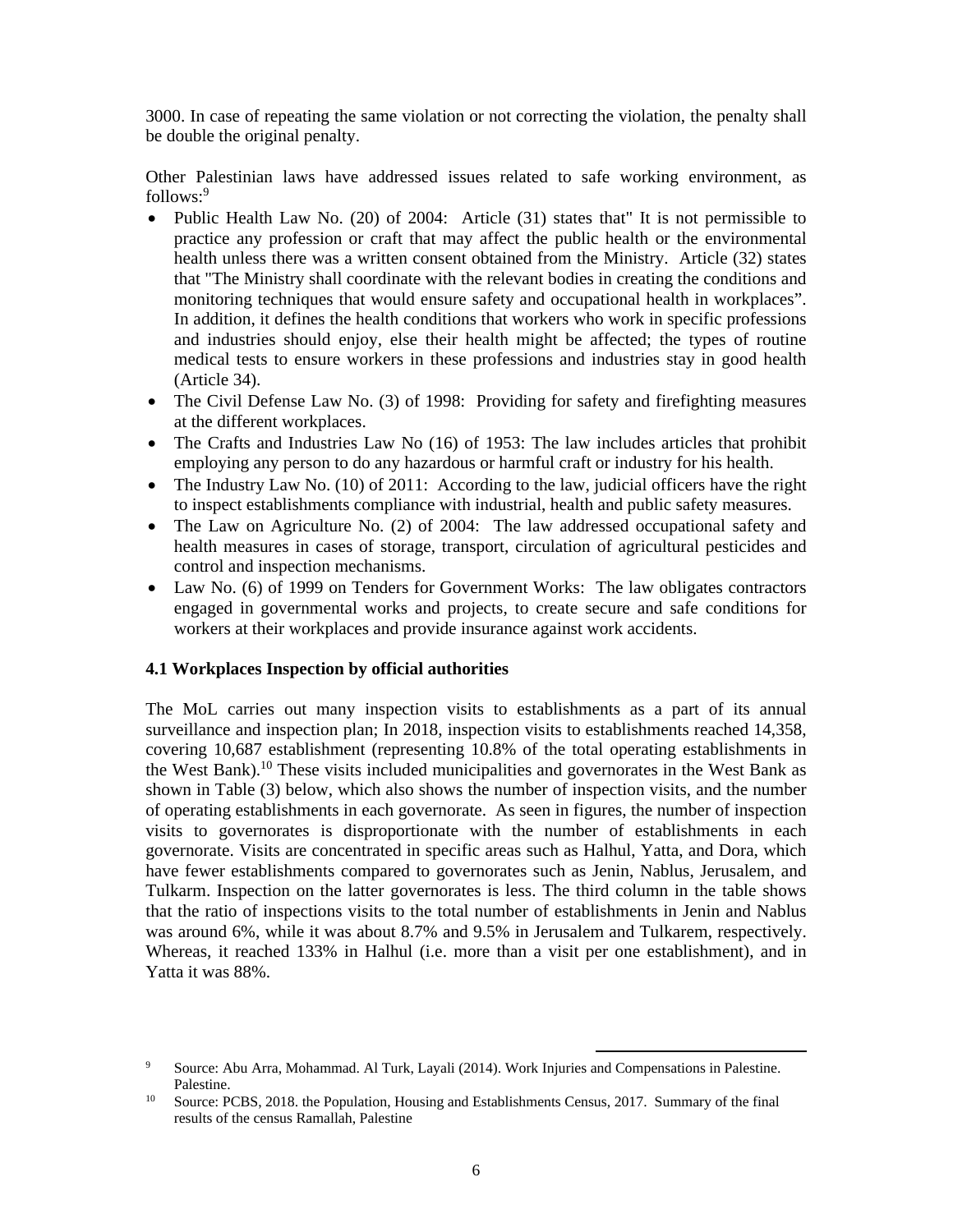| <b>City</b>   | No. of<br><b>Establishments</b> | <b>No. of Inspection</b><br>visits | Ration of no. of visits to<br>no. of establishment |
|---------------|---------------------------------|------------------------------------|----------------------------------------------------|
| Ramallah      | 15,850                          | 1,930                              | 12.18                                              |
| Al quds       | 10,227                          | 892                                | 8.72                                               |
| Jericho       | 1,509                           | 388                                | 25.71                                              |
| Bethlehem     | 9,031                           | 1,633                              | 18.08                                              |
| Hebron        | 9,402                           | 1,369                              | 14.56                                              |
| Jenin         | 13,729                          | 864                                | 6.29                                               |
| <b>Nablus</b> | 17,113                          | 1,037                              | 6.06                                               |
| Salfeet       | 2,986                           | 422                                | 14.13                                              |
| Qalqilia      | 4,409                           | 1,106                              | 25.09                                              |
| Tubas         | 1,965                           | 622                                | 31.65                                              |
| Dora          | 1,578                           | 905                                | 57.35                                              |
| Yata          | 1,382                           | 1,220                              | 88.28                                              |
| Tulkarm       | 7,953                           | 755                                | 9.49                                               |
| Halhul        | 799                             | 1,064                              | 133.17                                             |
| Targomia      | 493                             | 151                                | 30.63                                              |

#### **Table (3): Number of Establishment and Inspection visits made by MOL inspectors in the West Bank, 2018**

\* source of data on the number of establishments PCBA, 2018. The Population, Housing and Establishments Census, 2017. Summary of the final results of the census. Ramallah, Palestine

\*Source of data on the number of inspection visits: Ministry of Labour, 2019. The annual report of the General Directorate for Labour Inspection and Protection. Ramallah – Palestine, 2018. Ramallah, Palestine

In terms of sectors that have been inspected, Figure(1) shows the share of each sector of inspection visits during 2018. The figure shows that inspection visits were concentrated in the less hazardous sectors (such as trade and services sectors). On the other hand, inspection visits for the construction sector, which is the sector with the highest rate of fatal and serious injuries, were low. Whereas, visits to the industrial sector reached 26% of total inspection visits. As for legal actions taken against establishments violating occupational health and safety requirements (Articles 90-92 of the Labour Law), around 3,915 verbal notice and 909 written warning were issued, and 42 lawsuits were brought to court. In addition, 81 establishments were closed (73 were completely shut and 8 were partially shut), and two machines were stopped from operation.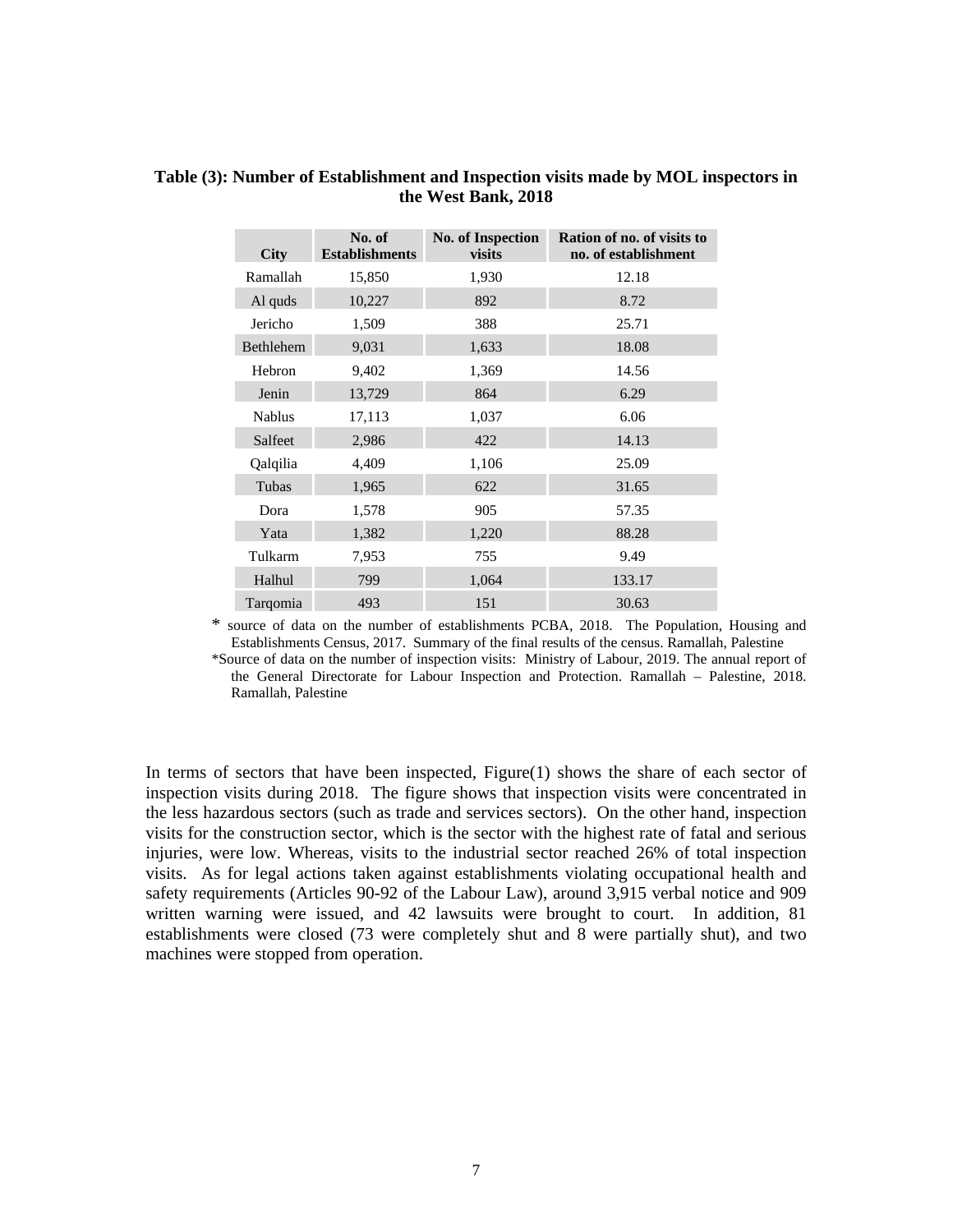

**Figure-1: % of Inspected Establishments by Economic Activity** 

Source: MOL, 2019. The annual report of the General Directorate for Labour Inspection and Protection. Ramallah – Palestine, 2018. Ramallah, Palestine

#### **4.2 Determinants of Deterrents**

There are many determinant factors that can negatively affect mitigation of work injuries, such as unproper planning by official authorities, accompanied by obstacles that impact the efficiency of the inspection process, as well as the flaws in the enforcement of the law's penalties, alongside the nondeterrent penalties.

**Unproper Planning:** According to a report issued in July 2018, by the State Audit & Administrative Control Bureau on the government's inspection of occupational safety and health requirements, the MoL inspection planning was inefficient which led to erratic inspection visits that were not probably directed toward hazardous sectors. In addition, the Ministry lacks a clear reporting system or mechanism for obtaining accurate information about work injuries, which has yielded inaccurate information that was published in the Ministry's report. This also affected future planning.<sup>11</sup>

**Determinants of the Inspection Process**: Many obstacles imped the inspection process and weaken inspectors' mentoring abilities, working to ensure adherence to health and safety requirements at workplaces. These obstacles include the limited number of authorized inspectors in the inspection commission, which is disproportionate with the number needed to cover all governorates (82 inspectors 2018); in conjunction with the severe shortage in vehicles used for inspection visits (one vehicle for each directorate), which increases the chances of canceling and postponing field visits in case vehicles broke down or were

<sup>&</sup>lt;sup>11</sup> Source: State Audit & Administrative Control Bureau, 2018. Summary of a report on government inspection of occupational safety and health requirements and their effectiveness in achieving safe working conditions, Palestine.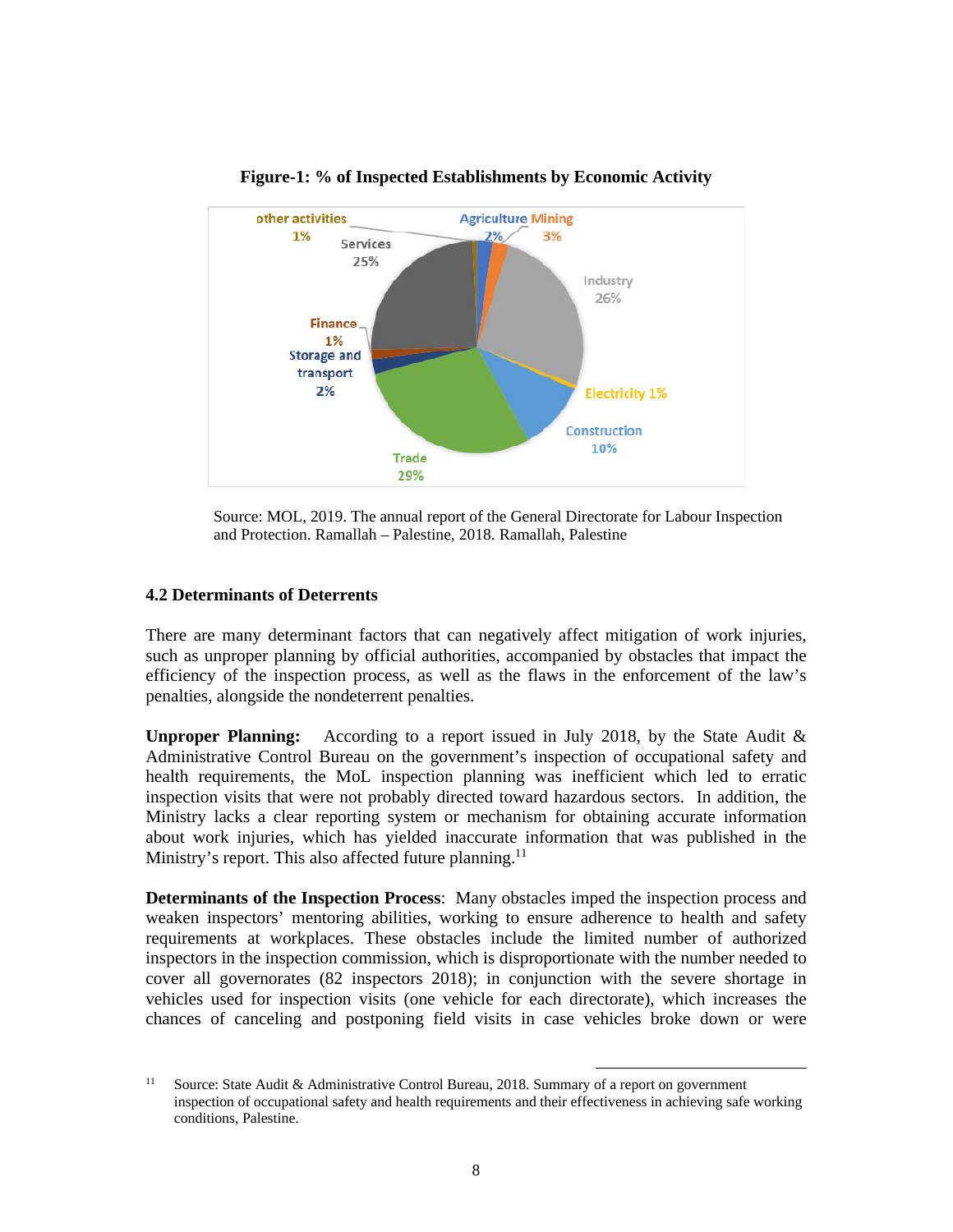unavailable.<sup>12</sup> It should be noted that, the disproportionate number of visits to governorates to the number of establishments, as mentioned above, necessarily means that a large ratio of establishments, especially micro ones, are not inspected, which increase the probability of employers' nonadherence to safety requirements at their workshops. On the other hand, the lack of qualified and well-trained inspectors, weak monitoring of inspectors and the weak inspection and archiving processes, especially electronic ones, have significantly weakened the effectiveness of inspection.

**Weak enforcement of the law's penalties:** On the ground, enforcement of penalties set forth by the Labour Law is weak. As mentioned above, penalties against violators of occupational health and safety provisions (90-92) range from verbal notices and written warnings to referring to court. Verbal notices composed the highest percentage of penalties (80%), followed by written warnings (18%) of the total penalties. However, the enforcement of other penalties set forth in article 31 of the Law, is weak. According to this article, the violator should pay a fine between JD 100-300 in case of violating occupational safety regulations, and double the original fine in case of repeating the same violation. This applies as well to the provisions of article 133 which provides for the complete or partial closure of the establishment or stopping its machines from operation. Notably, penalties set forth in the Labour Law constitute 2.5% only of the overall penalties that are actually applied. The major flaws in enforcement of the law penalties is the absence of standard guidelines of measures, that defines legal actions that an inspector should take when detecting an occupational safety violation. This led to a discrepancy in punitive measures taken against violators, or the failure of inspectors to impose the suitable legal action against the violators.<sup>13</sup>

**Nondeterrent laws**: Regarding the deterrent effect of penalties/fines set forth in the law, these penalties are certainly not deterrent given its low value. Fines should be high enough to deter violators, and it should be accompanied by corrective actions that prevent the repetition of the incident. At the same time, the fine should not be less than the costs related to the implementation of safety requirements. In addition to violators assurance that fines will not be the first penalty that will be imposed on them in case they were caught, which may be extended in light of the weak inspection process.

**The lack of coordination among relevant authorities:** Despite the many laws that guarantee creating safe working conditions for workers, and that some of these laws gave the capacity of judicial officers to many governmental employees working in the MoL, MoNE, MoH, MoA, and the Civil Defense; however, the problem of work-related injuries still exist. Perhaps this is due to the weak coordination among these authorities, fragmented efforts and failing to reach the expected results of inspection.<sup>14</sup> In addition, the absence of coordination among supervisory authorities and authorities in charge of licensing establishments such as municipalities and local governments units, has resulted in overlooking inspection of many establishments in hazardous sectors because of the insufficient information available to inspection authorities, especially about newly-established establishments.

#### **The Role of Trade unions**

<sup>&</sup>lt;sup>12</sup> Source: MoL, unpublished data.<br><sup>13</sup> State Audit & Administrative Co

<sup>13</sup> State Audit & Administrative Control Bureau 2018, summary report of government control over occupational safety and health requirements and their effectiveness in achieving safe working conditions, Palestine.<br><sup>14</sup> Source: Abu Arra, Mohammad. Al Turk, layali, 2014. Work Injuries and Compensation in Palestine.

Palestine. Palestine